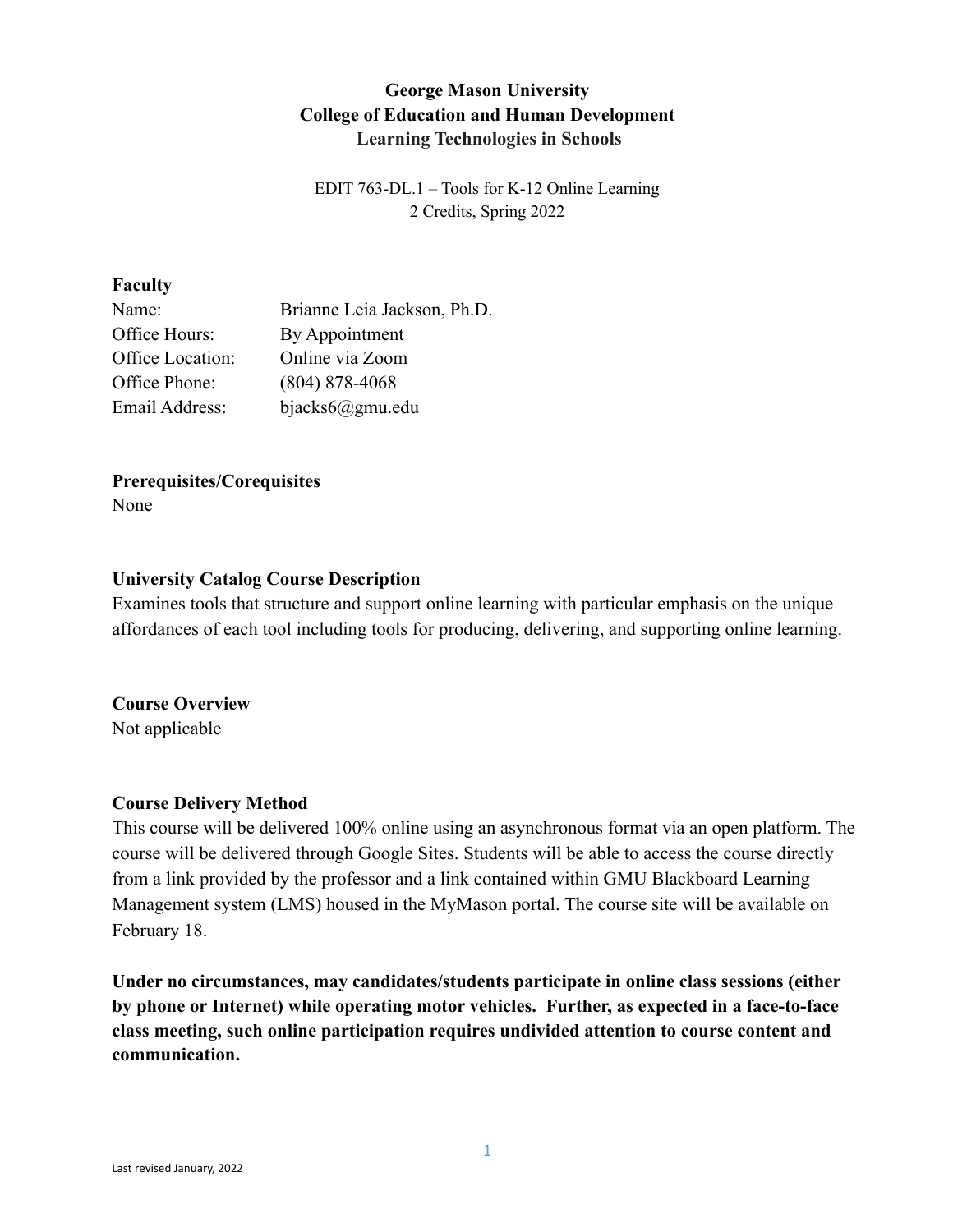## **Technical Requirements**

To participate in this course, students will need to satisfy the following technical requirements:

• High-speed Internet access with standard up-to-date browsers. To get a list of Blackboard's supported browsers see: [https://help.blackboard.com/Learn/Student/Getting\\_Started/Browser\\_Support#supported-browser](https://help.blackboard.com/Learn/Student/Getting_Started/Browser_Support#supported-browsers) [s](https://help.blackboard.com/Learn/Student/Getting_Started/Browser_Support#supported-browsers)

To get a list of supported operating systems on different devices see: [https://help.blackboard.com/Learn/Student/Getting\\_Started/Browser\\_Support#tested-devices-and](https://help.blackboard.com/Learn/Student/Getting_Started/Browser_Support#tested-devices-and-operating-systems) [-operating-systems](https://help.blackboard.com/Learn/Student/Getting_Started/Browser_Support#tested-devices-and-operating-systems)

- Students must maintain consistent and reliable access to their GMU email and Blackboard, as these are the official methods of communication for this course.
- Students will need a headset microphone for use with the Blackboard Collaborate web conferencing tool.
- Students may be asked to create logins and passwords on supplemental websites and/or to download trial software to their computer or tablet as part of course requirements.
- The following software plug-ins for PCs and Macs, respectively, are available for free download:
	- o Adobe Acrobat Reader: <https://get.adobe.com/reader/>
	- o Windows Media Player: <https://support.microsoft.com/en-us/help/14209/get-windows-media-player>
	- o Apple Quicktime Player: [www.apple.com/quicktime/download/](http://www.apple.com/quicktime/download/)

## **Expectations**

- Course Week: Because asynchronous courses do not have a "fixed" meeting day, our week will begin on Monday and end on Sunday. This means that assignments will be assigned each Monday over the course and that all assignments (unless otherwise noted) will be due Sunday at 11:59 p.m. If there is an item to be graded by the instructor OR feedback to be given, the item will be graded or provided feedback on Wednesday.
- Log-in Frequency: Students must actively check the course Blackboard site and their GMU email for communications from the instructor, class discussions, and/or access to course materials at least 2 times per week. Active participation in course content is a grade requirement of the course.
- Participation: Students are expected to actively engage in all course activities throughout the semester, which includes viewing all course materials, completing course activities and assignments, and participating in course discussions and group interactions.
- Technical Competence: Students are expected to demonstrate competence in the use of all course technology. Students who are struggling with technical components of the course are expected to seek assistance from the instructor and/or College or University technical services.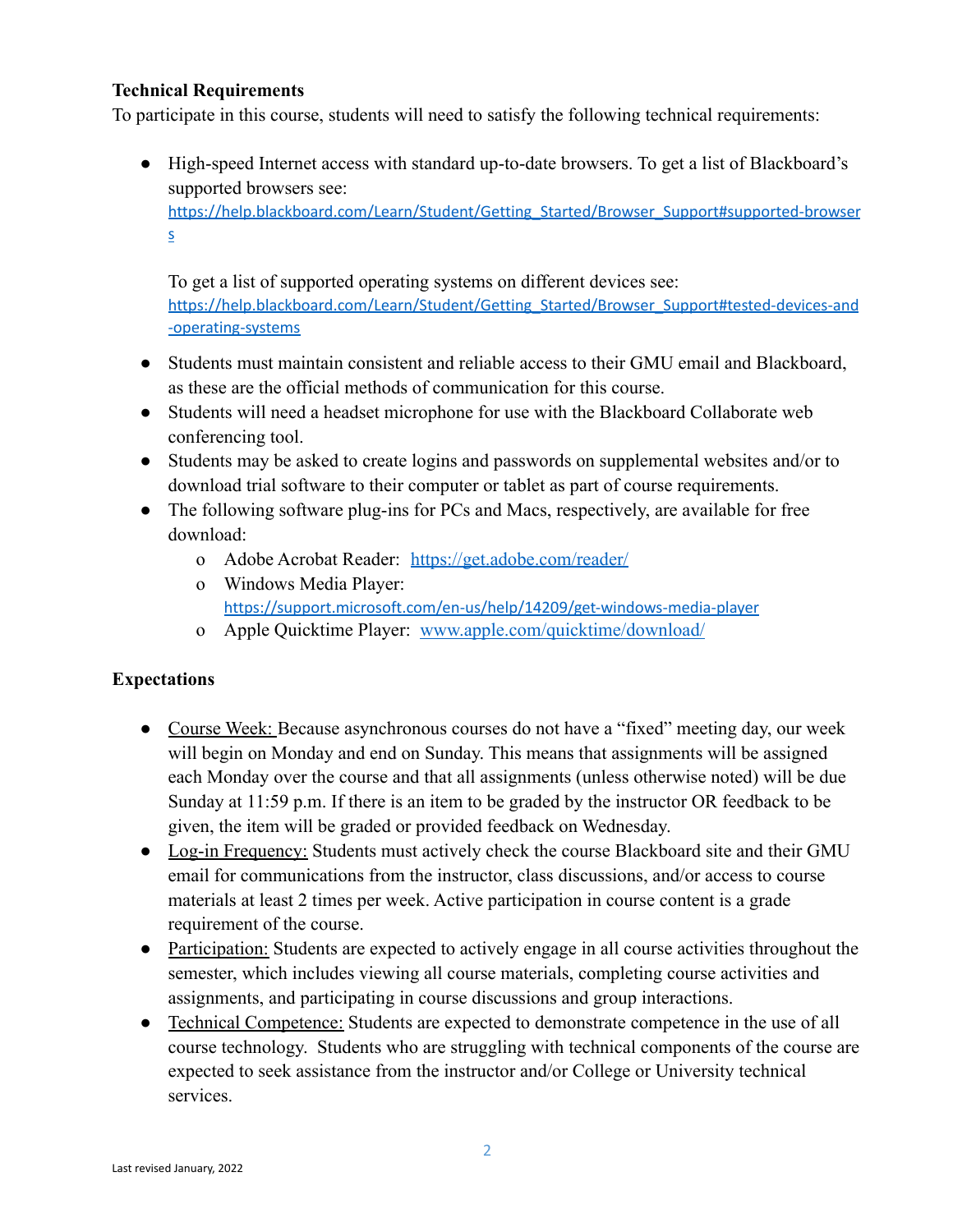- Technical Issues: Students should anticipate some technical difficulties during the semester and should, therefore, budget their time accordingly. *Late work policy will be followed if technical issues prevent an on-time submission.*
- Workload: Please be aware that this course is **not** self-paced. Students are expected to meet *specific deadlines* and *due dates* listed in the **Class Schedule** section of this syllabus. It is the student's responsibility to keep track of the weekly course schedule of topics, readings, activities and assignments due.
- Instructor Support: Students may schedule a one-on-one meeting to discuss course requirements, content or other course-related issues. Students should *email* the instructor to schedule a one-on-one session, including their preferred meeting method and suggested dates/times.
- [Netiquette:](https://techterms.com/definition/netiquette) The course environment is a collaborative space. Experience shows that even an innocent remark typed in the online environment can be misconstrued. Responsible netiquette means taking the time to read your responses so that they are carefully thought out and respectful of others. *Be positive in your approach with others and diplomatic in selecting your words*. Remember that you are not competing with classmates, but sharing information and learning from others. All faculty are similarly expected to be respectful in all communications.
- Accommodations: Online learners who require effective accommodations to insure accessibility must be registered with George Mason University Disability Services.

## **Learner Outcomes or Objectives**

This course is designed to enable students to do the following:

- Understand how to select and use a variety of online tools for communication, productivity, collaboration, analysis, presentation, research, and delivery;
- Understand how to use and incorporate subject-specific and developmentally appropriate technologies, tools, and resources;
- Understand how a variety of communication technologies can be used to support K-12 online teaching and learning; and
- Identify and explore emerging web-based resources and assess their applicability to K-12 online learning contexts.

## **Professional Standards**

This course is aligned with the International Association for K-12 Online Learning's (iNACOL) (2010) *National Standards for Quality Online Teaching*. Standards A.4, A.5, A.6, J.1, and J.2 are covered by the program prerequisite for licensure. The full list and description of standards can be accessed at

[http://www.inacol.org/wp-content/uploads/2015/02/national-standards-for-quality-online-teaching-v](http://www.inacol.org/wp-content/uploads/2015/02/national-standards-for-quality-online-teaching-v2.pdf) [2.pdf.](http://www.inacol.org/wp-content/uploads/2015/02/national-standards-for-quality-online-teaching-v2.pdf)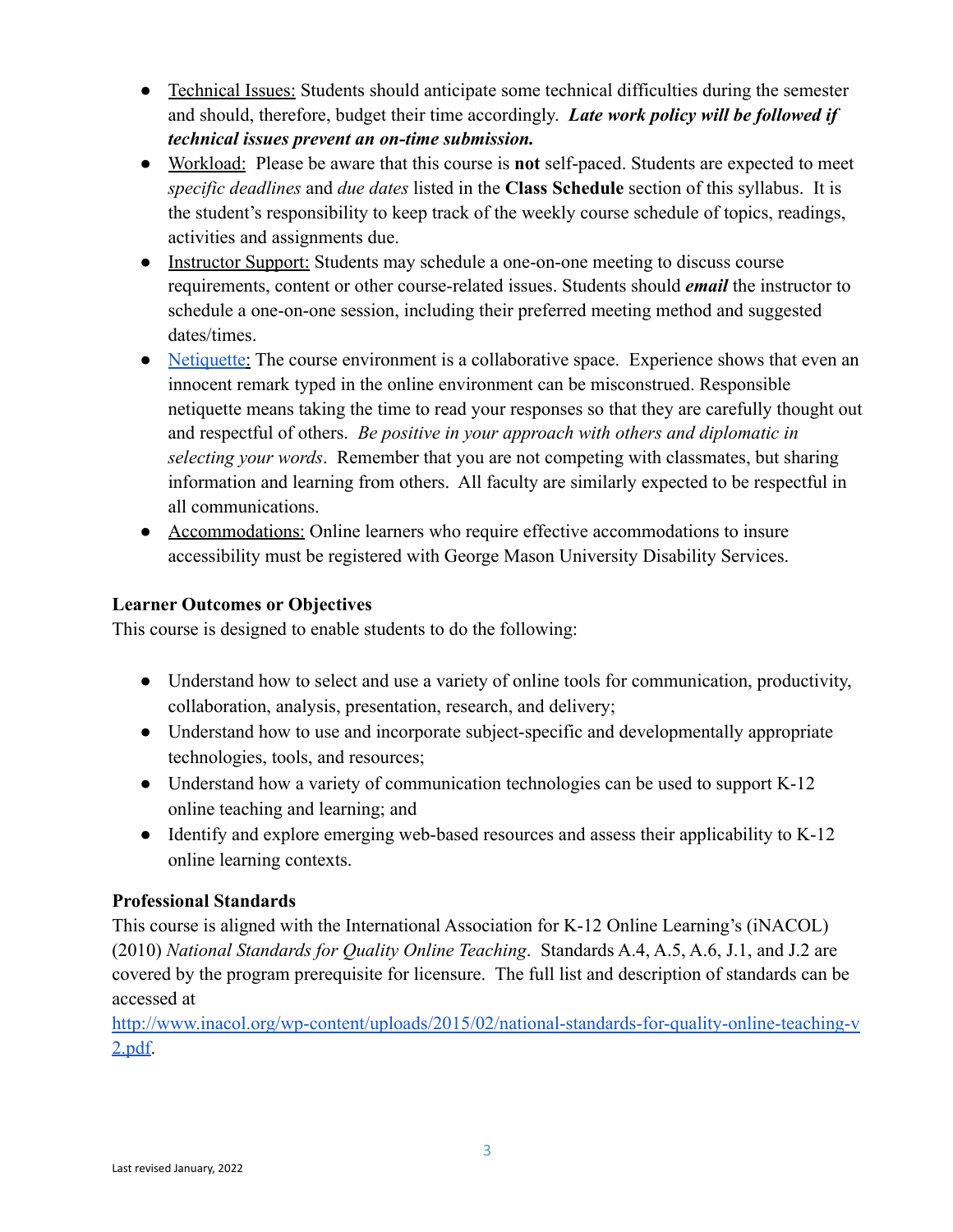Standards aligned with this course are:

Standard A - The online teacher knows the primary concepts and structures of effective online instruction and is able to create learning experiences to enable student success.

Standard B - The online teacher understands and is able to use a range of technologies, both existing and emerging, that effectively support student learning and engagement in the online environment.

Standard C - The online teacher plans, designs, and incorporates strategies to encourage active learning, application, interaction, participation, and collaboration in the online environment.

Standard D - The online teacher promotes student success through clear expectations, prompt responses, and regular feedback.

Standard E - The online teacher models, guides, and encourages legal, ethical, and safe behavior related to technology use.

Standard F - The online teacher is cognizant of the diversity of student academic needs and incorporates accommodations into the online environment.

Standard K - The online teacher arranges media and content to help students and teachers transfer knowledge most effectively in the online environment.

## **Required Texts**

Students do not need to purchase any texts for this course. All readings will be accessible for free online. However, students should purchase a webcam, headphones, microphone, and Google Cardboard VR goggles for the course if they do not already have one (Or access to one - if your niece has Oculus Quest for example, go for it!). Examples of VR goggles can be found here:https://arvr.google.com/intl/en\_us/cardboard/get-cardboard/

## **Course Performance Evaluation**

Students are expected to submit all assignments on time in the manner outlined by the instructor (e.g., Blackboard, VIA, hard copy).

## **Assignments and/or Examinations**

In this course, we take a mastery learning approach to the assignments. This is how it will work:

- The criteria for completing the assignments will be clearly spelled out (See Assessment Rubrics at the end of this syllabus, as well as the course website, for more details).
- The instructor will evaluate your work and provide feedback on your assignments. Journal entries that are just considered notes will not necessarily receive feedback.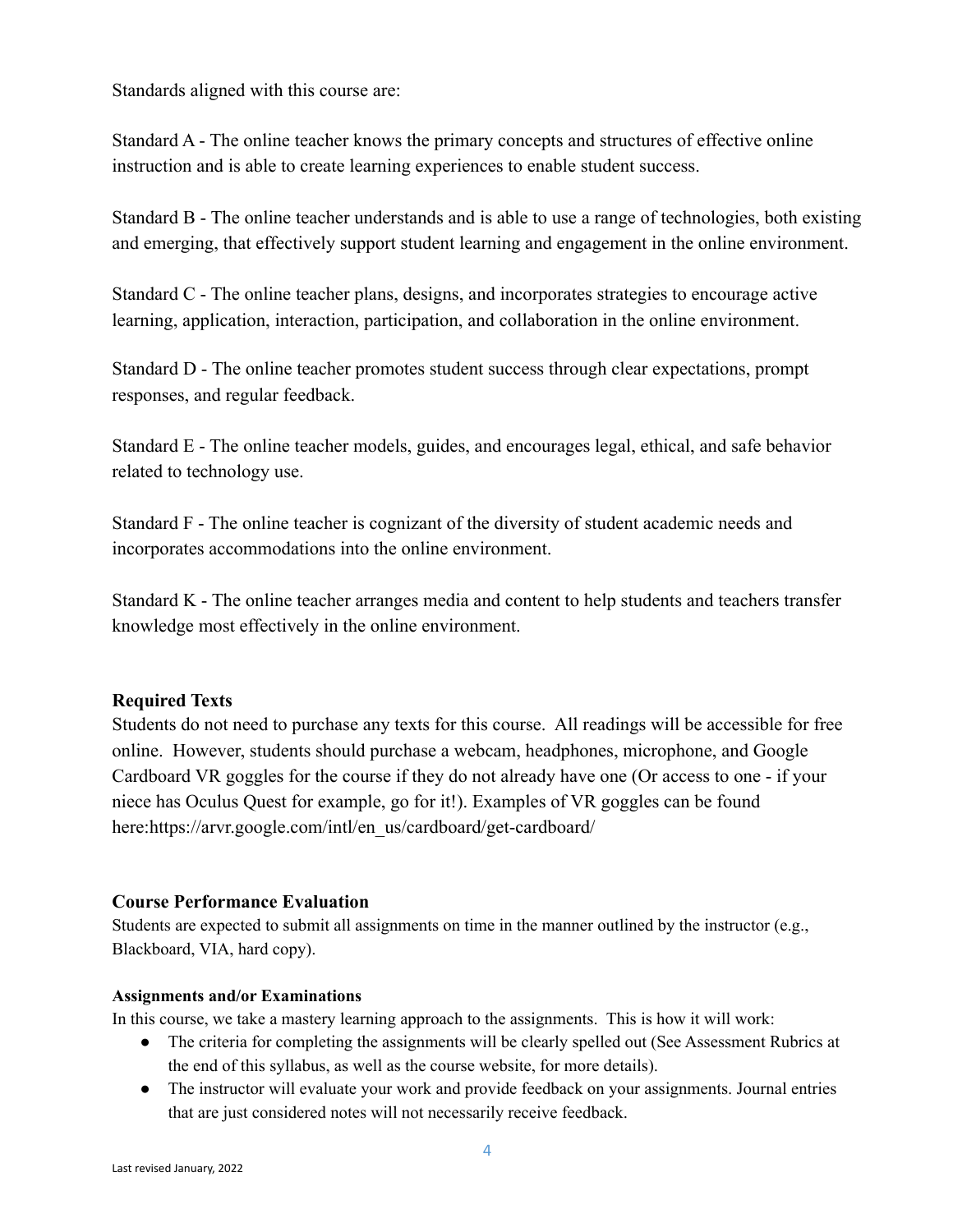- If you have adequately completed all of the criteria you will receive full credit on the assignment.
- If you have not adequately completed all of the criteria, the assignment will be returned and you will be subject to late points until all of the criteria are complete. NOTE: Because of grading deadlines, you must submit a completed final project. You will not have time to revise or complete your final project past the due date.
- You must complete ALL assignments to get a passing grade.

## **Late Work**

Students are expected to complete and electronically submit all assignments prior to 11:59 p.m. on the assignment due date. All due dates will be clearly listed on the course calendar. All assignments can be submitted late but a minimum 10% per day late penalty will be assessed for work submitted after the assignment deadline unless prior permission has been received. No late work is accepted after the final assignment's due date.

#### **Grading**

| Grade | Percentage Range |  |
|-------|------------------|--|
| A     | 94-100           |  |
| $A -$ | 90-93            |  |
| $B+$  | 87-89            |  |
| B     | 84-86            |  |
| $B-$  | 80-83            |  |
| C     | 70-79            |  |
| F     | $0 - 69$         |  |

#### **Proposed Course Assessments and Point Values**

| <b>Assignment</b>                                     | <b>Point Value</b> |
|-------------------------------------------------------|--------------------|
| Mindset reflection $&$ post                           | 4                  |
| <b>SAMR</b> lesson enrichment                         | 10                 |
| Support your colleague: Idea exchange for SAMR lesson |                    |
| Affordances & Constraints: Virtual bulletin board     | 4                  |
| Affordances & Constraints: Audio podcast              |                    |
| Screencast Content Video Presentation                 |                    |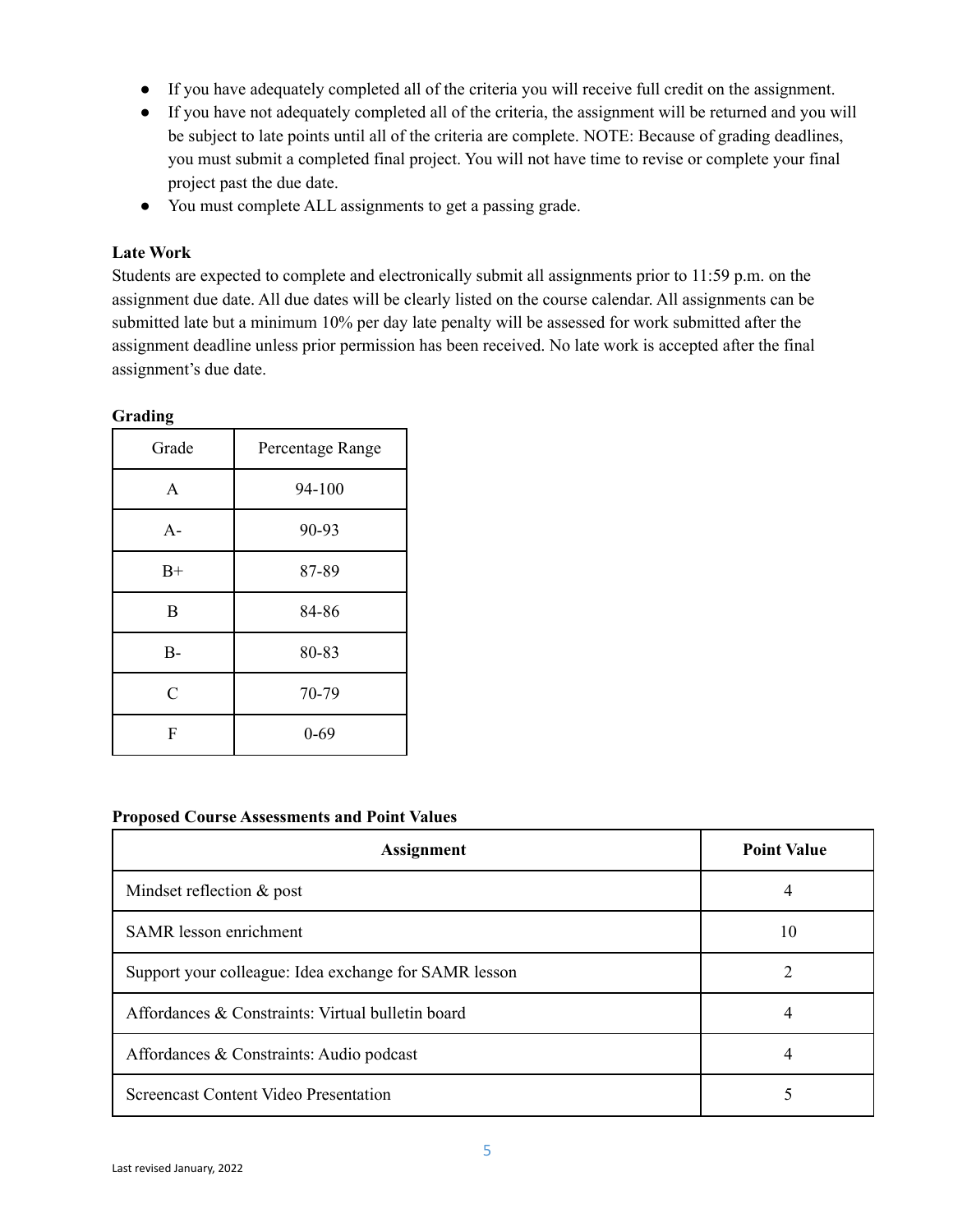| Affordances & Constraints: Video                   | 4              |
|----------------------------------------------------|----------------|
| Storyboard for edited video                        | 5              |
| Support your colleague: Storyboard feedback        | $\overline{2}$ |
| Edited video posted to YouTube channel             | 15             |
| Instructional, interactive image $(I^3)$           | 10             |
| Affordances & Constraints: Interactive image       | 4              |
| Coded project                                      | 5              |
| Affordances & Constraints: Coding                  | 4              |
| Support your colleague: Scratch feedback in Studio | $\overline{2}$ |
| Virtual reality exploration & post                 | 5              |
| Affordances & Constraints: VR                      | $\overline{4}$ |
| New Tech Horizons resource curation                | 5              |
| Mindset reflection revisited                       | $\overline{4}$ |
| Final course reflection                            | $\overline{2}$ |
| <b>TOTAL:</b>                                      | 100            |

#### **Assignment Descriptions**

*Af ordances & Constraints Reflection Tables (4 pt. each)*

Students will complete a reflection table that evaluates the affordances and constraints of various technology tools for K-12 online learning. The Affordances & Constraints (A&C) table also includes elements to assess how the tools could be used in the classroom, and what to do if the tech fails - Plan B?

#### *Support Your Colleagues: Community Feedback (2 pt. each)*

Students will review and provide constructive feedback, using the class social media site, on various pieces of work produced by their colleagues.

## *Mindset Reflection & Post (4 pt.)*

Students will rate their own technology "mindset" and post their discoveries to Blackboard.

#### *SAMR Lesson Enrichment (10 pt.)*

Students will choose an existing lesson and revise it per the SAMR model, with the aim of achieving M-modification, or R-redefinition. Students will post their enriched lessons to the class social media site in order to exchange ideas with their colleagues.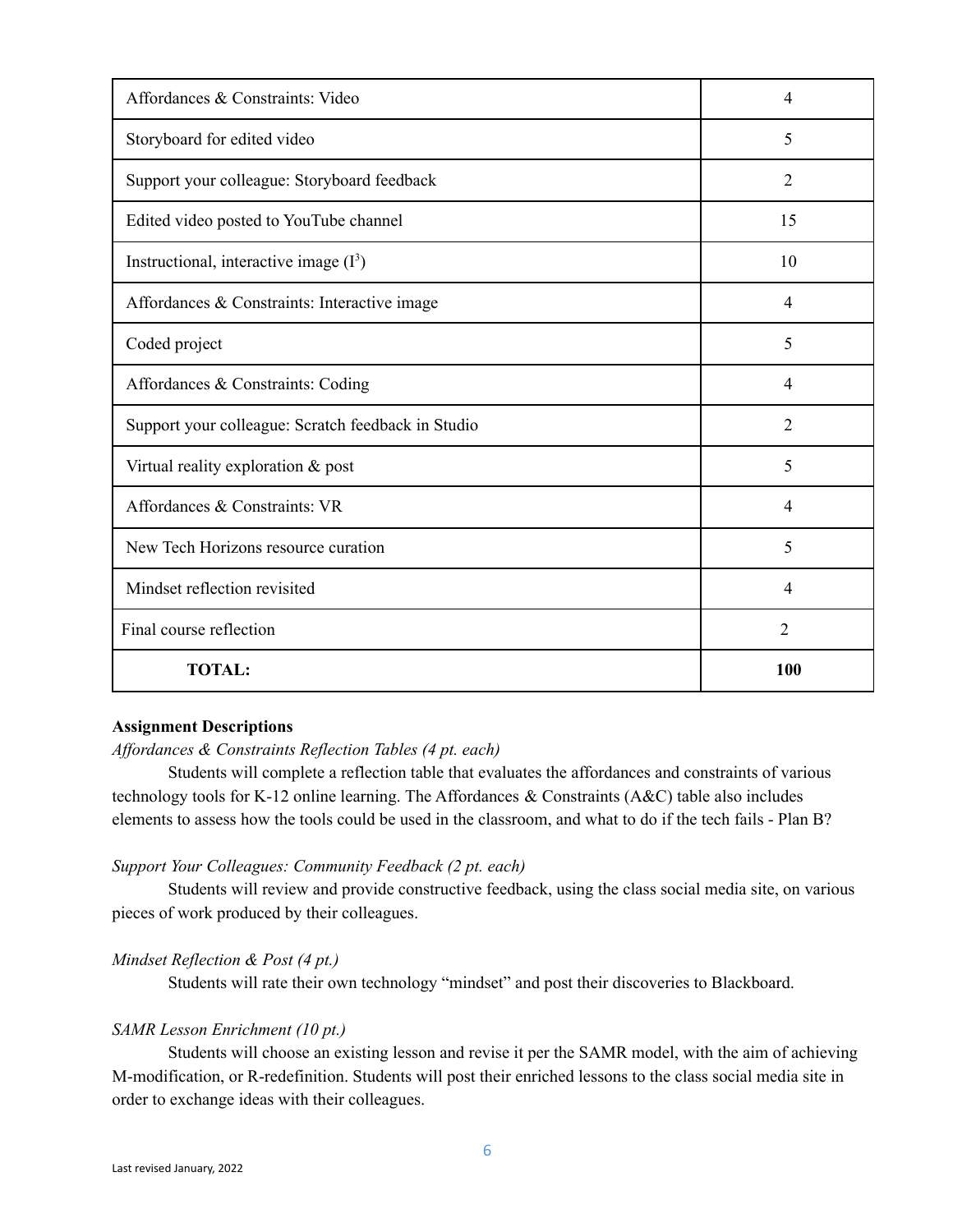#### *Audio Podcast Evaluation (5 pt.)*

Students will curate an audio podcast that they could use in their own classroom. Students will discuss how the podcast could benefit learning. Students will also explore audio podcasting tools and will post their finds to the virtual bulletin board. Additionally, students will complete the A&C table concerning audio podcasts.

#### *Screencast for Content Video Presentation (5 pts.)*

Students will create a screencast of a video lesson that they would use in their own classroom to teach content. Students will also complete an A&C to discuss the value of screencasting.

#### *Storyboard for Edited Video (5 pt.)*

Students will create a storyboard for an edited video to teach content to their own students. Students will share their storyboards with a colleague to give/receive feedback, and to use the feedback to make improvements. Students will also establish a YouTube Channel to host their own produced videos.

#### *Edited Video (15 pt.)*

Students will create an edited video teach content to their own students. Students will use YouTube features for annotating videos, safe sharing and will they post their videos to their own YouTube channel.

#### *Interactive Infographic (5 pt.)*

Students will create and edit an interactive instructional infographic that can be used to teach their own students. They will also complete an A&C to discuss the value of these types of teaching and learning tools.

#### *Coded Project (5 pt.)*

Students will learn a simple, free online coding tool that they will use to create a game that they customize. During this assignment, students will also learn about the basics foundations of computational thinking. Students will share their coded project in the Scratch Studio and will support their colleagues by giving/receiving feedback on these projects. Students will also evaluate this tool by completing an A&C.

#### *Virtual Reality (5 pt.)*

Students will use a simple, free online tool to explore virtual reality for the classroom. Students will also use a tool to try their hand at creating a virtual reality experience. They will evaluate this tool using the A&C table.

#### *New Tech Resource Curation (5 pt.)*

Students will curate resources to stay abreast of new technologies for teaching and learning. Students will post their finds to the class virtual bulletin board.

#### *Mindset Reflection Revisited (4 pt.)*

Students will complete a reflection on how their mindsets may have changed over the period of this course. Students will post their reflections to Blackboard.

#### *Final Course Reflection (2 pt.)*

Students will complete an online course reflection to share their views of the course and ideas for course improvements.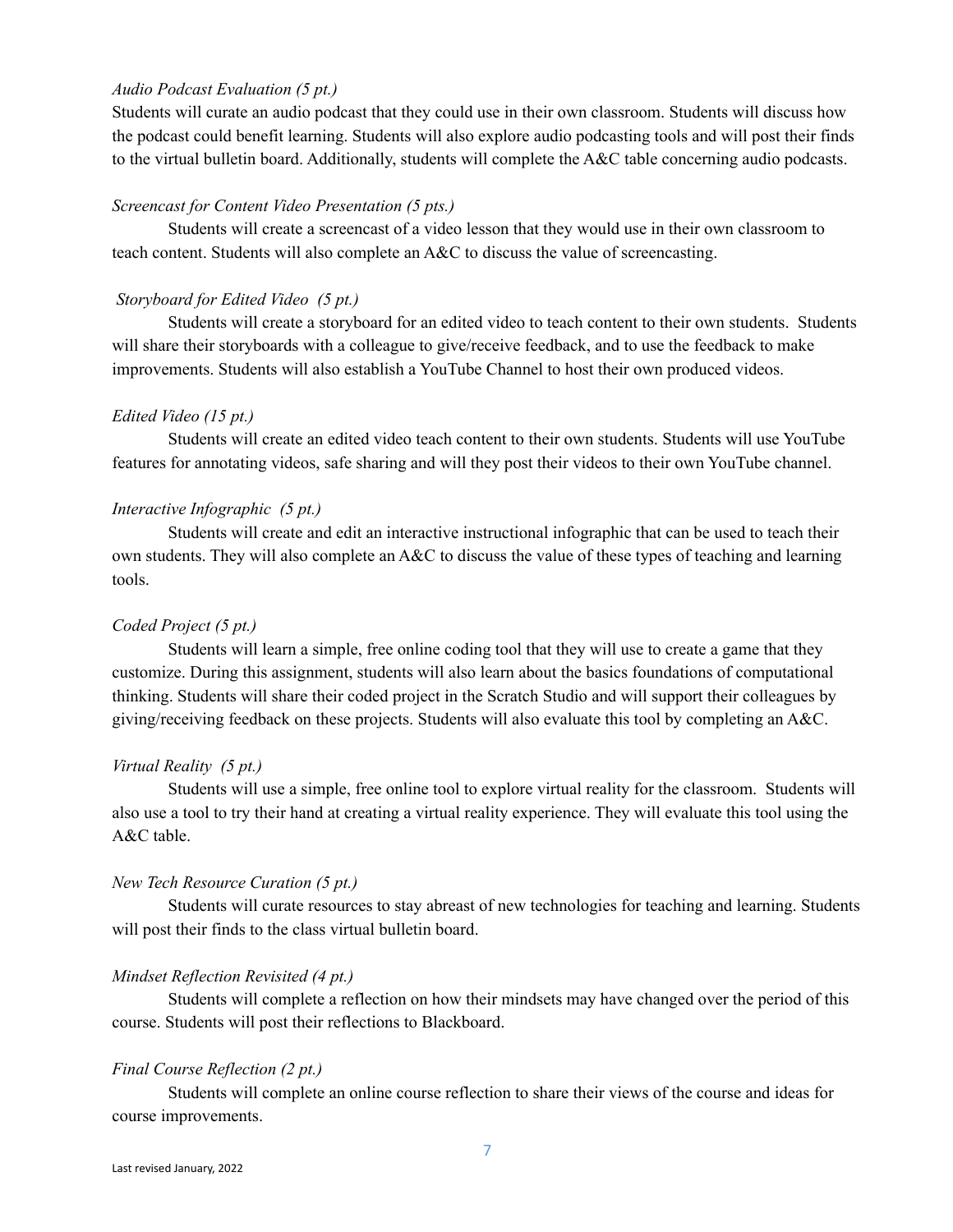## **Professional Dispositions**

See <https://cehd.gmu.edu/students/polices-procedures/>

## **Class Schedule**

|                                                      | <b>Guiding Questions and Topics</b>                                                                                                                                                                                                    | <b>Activities</b>                                                                                                                                                                                                    |
|------------------------------------------------------|----------------------------------------------------------------------------------------------------------------------------------------------------------------------------------------------------------------------------------------|----------------------------------------------------------------------------------------------------------------------------------------------------------------------------------------------------------------------|
| Week 1<br>Feb $28 - Mar$ 6                           | Course Theme: "We shape our tools, and<br>thereafter, our tools shape us" (John M. Culkin,<br>1967                                                                                                                                     | Read the syllabus and future project<br>descriptions.                                                                                                                                                                |
| Due: 11:59 pm<br>EST on Mar 6                        | Overview of the course<br>Mindset of a tech integrator: Diffusion of<br><b>Innovation Theory</b><br>Overview of frameworks that guide technology<br>integration in schools, including SAMR and<br><b>ISTE</b>                          | Read/watch selected materials linked in<br>the course website.<br>Due Mar 6:<br>-Evaluate your mindset<br>-Post your mindset on Blackboard                                                                           |
|                                                      | Tasks:<br>-Reflect on your "mindset"<br>-Post your "mindset" to Blackboard                                                                                                                                                             |                                                                                                                                                                                                                      |
| Week 2<br>Mar $7 -$ Mar<br>13                        | Deep dive into the SAMR model<br>Exploring SAMR in your classroom<br>Tasks:                                                                                                                                                            | Read/watch selected materials linked in<br>the course website.                                                                                                                                                       |
| Due: 11:59 pm<br><b>EST</b> on Mar<br>11, and Mar 13 | -Enhance a lesson along the SAMR continuum<br>-Post your "enhanced" lesson to class virtual<br>bulletin board<br>-Exchange ideas with partner using class<br>virtual bulletin board                                                    | Due Mar 11:<br>-Enhance a lesson up the SAMR ladder<br>-Post your "enhanced" lesson to class<br>virtual bulletin board                                                                                               |
|                                                      | Introduction to Affordances & Constraints,<br>including review of COPPA and FERPA<br>Task:<br>-Use the A&C table to assess virtual bulletin<br>board activity<br>-Curate similar tools<br>-Post curated tools to class virtual toolbox | Due Mar 13:<br>-Exchange ideas on the SAMR lesson<br>with a colleague<br>-Curate similar tools<br>-Post curated tools to class virtual<br>toolbox<br>-Use the A&C table to assess virtual<br>bulletin board activity |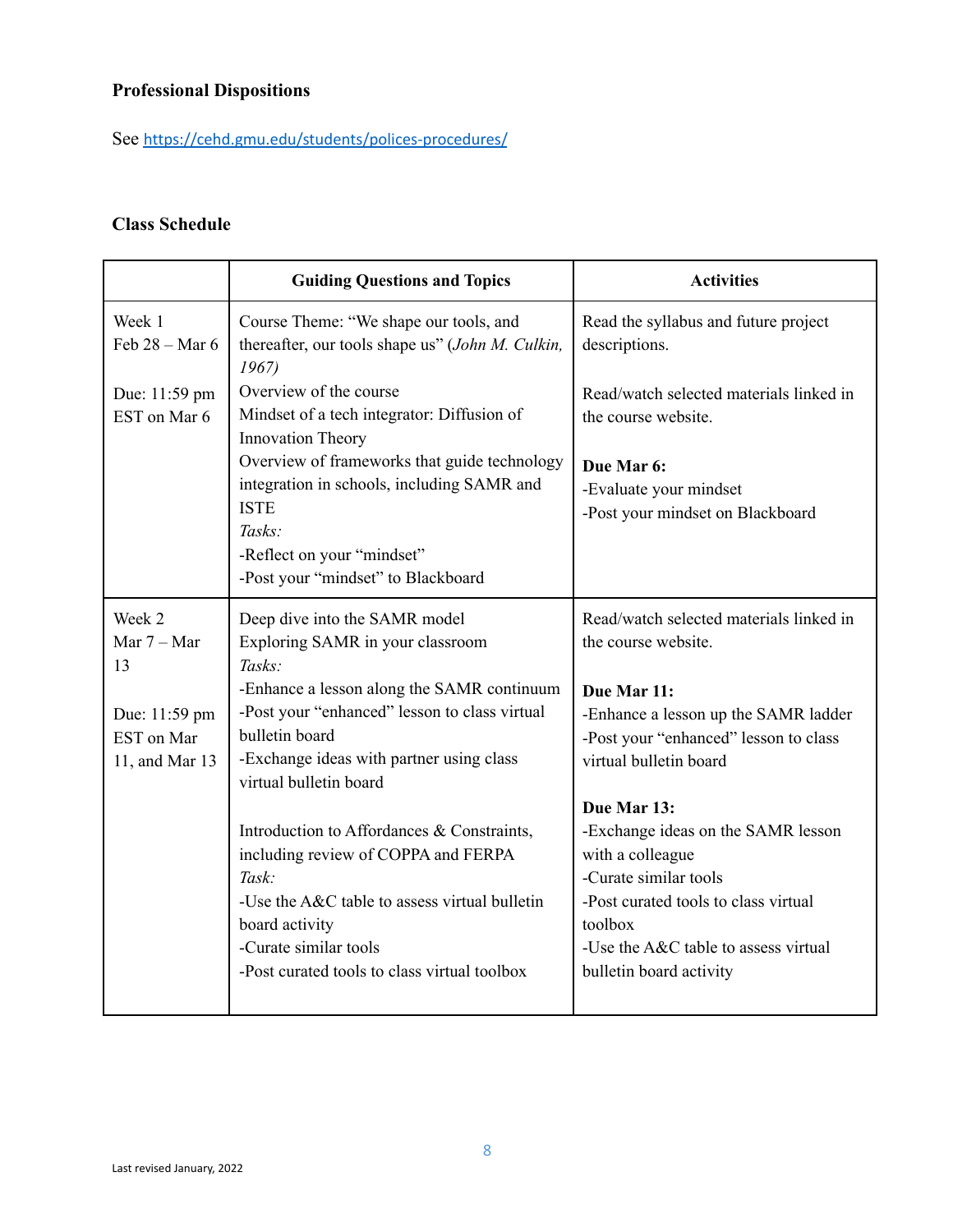| Week 3<br>Mar 14 - Mar<br>20<br>Due: 11:59 pm<br>EST on Mar 20                 | Deep dive into ISTE<br>Explore Audio and Podcasting: quality<br>Tasks:<br>-Complete A&C table on audio<br>-Explore audio tools<br>-Curate an audio podcast tool and post to the<br>class virtual toolbox                                                                                               | Read/watch selected materials linked in<br>the course website.<br>Due Mar 20:<br>-Complete A&C table on audio<br>-Explore audio tools<br>-Curate an audio podcast tool for class<br>and post to class virtual toolbox                                                                              |
|--------------------------------------------------------------------------------|--------------------------------------------------------------------------------------------------------------------------------------------------------------------------------------------------------------------------------------------------------------------------------------------------------|----------------------------------------------------------------------------------------------------------------------------------------------------------------------------------------------------------------------------------------------------------------------------------------------------|
| Week 4<br>Mar $21 -$ Mar<br>27<br>Due: 11:59 pm<br>EST on Mar 27<br>and Mar 29 | Exploring coding and computational thinking<br>Tasks:<br>-Complete a Scratch coded project<br>-Post to Scratch Studio<br>-Complete the A&C table for coding<br>-Curate additional coding tools a post to virtual<br>toolbox<br>-Comment on a colleague's Scratch project<br>(posted to Scratch Studio) | Read/watch selected materials linked in<br>the course website.<br>Due Mar 27:<br>-Complete a Scratch coded project<br>-Complete the A&C table for coding<br>-Curate and post additional tools to<br>virtual toolbox<br>Due Mar 29:<br>-Comment on a colleague's Scratch                            |
| Week 5<br>Mar $28 -$ Apr 3<br>Due: 11:59 pm<br>EST on Apr 3                    | Explore quality for video and screencasting<br>Tasks:<br>-Complete A&C table on video<br>-Curate video tools and post to class virtual<br>toolbox<br>-Create screencast video presentation to teach<br>content in your classroom                                                                       | project (posted to Scratch Studio)<br>Read/watch selected materials linked in<br>the course website.<br>Due Mar Apr 3:<br>-Complete A&C table on video<br>-Curate video tools and post to class<br>virtual toolbox<br>- Create screencast video presentation to<br>teach content in your classroom |
| <b>Apr 4-10</b>                                                                | <b>SPRING BREAK</b>                                                                                                                                                                                                                                                                                    | <b>Work on back assignments</b>                                                                                                                                                                                                                                                                    |
| Week 6<br>Apr $11 -$ Apr<br>17                                                 | Explore instructional, interactive images $(I^3)$<br>Tasks:<br>-Create an instructional, interactive image                                                                                                                                                                                             | Read/watch selected materials linked in<br>the course website.                                                                                                                                                                                                                                     |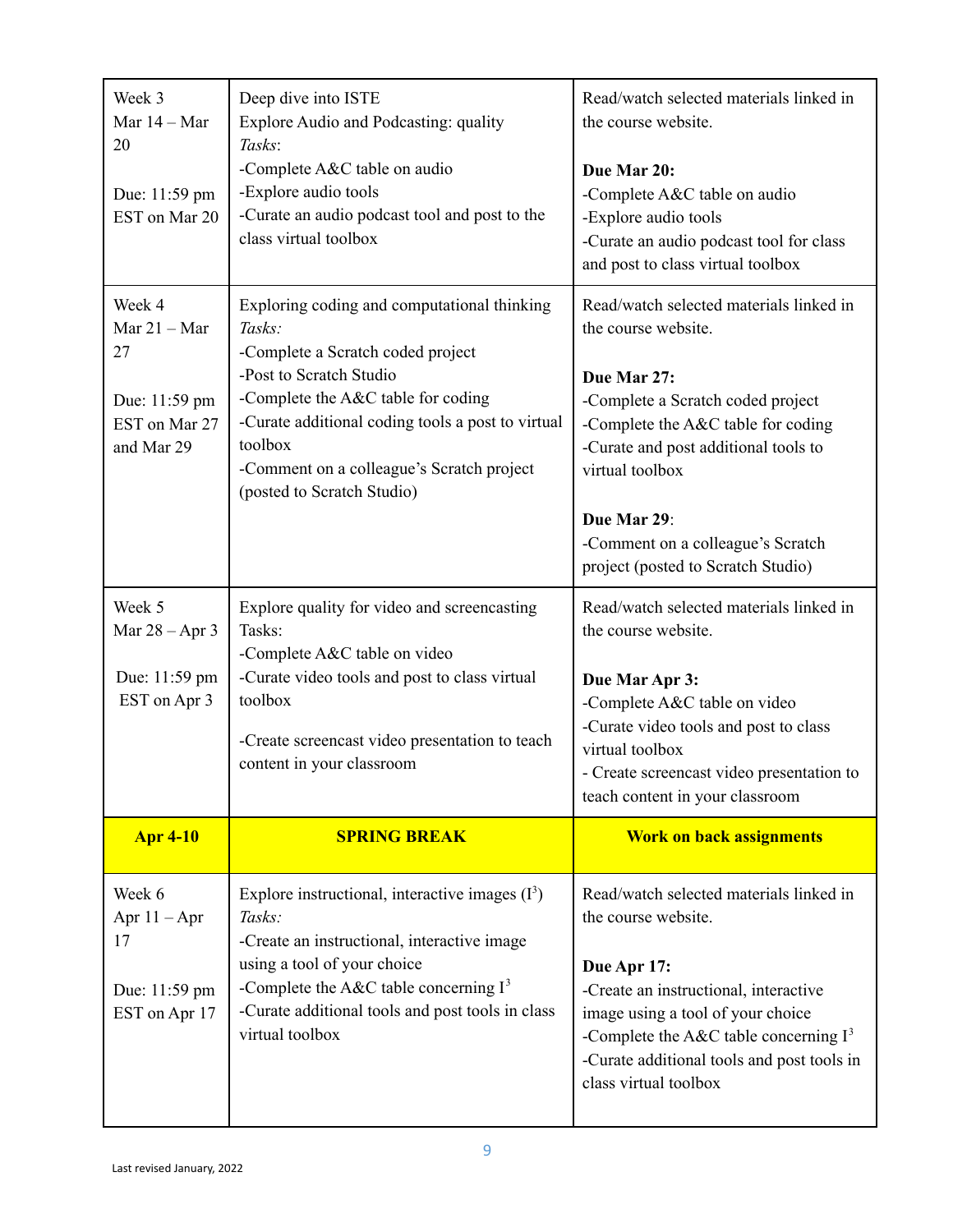| Week 7<br>Apr $18 -$ Apr<br>24<br>Due: 11:59 pm<br>EST on Apr 22<br>and Apr 24 | Explore storyboarding for edited video<br>Explore YouTube manager and channel<br>features, as well as safe-sharing options<br>Tasks:<br>-Create storyboard for edited video<br>-Share storyboard with colleague<br>-Give/receive feedback to make improvements<br>to storyboard<br>-Create YouTube channel                                                                                                                                                                                                      | Read/watch selected materials linked in<br>the course website.<br>Due Apr 22:<br>-Create storyboard for edited video<br>-Share storyboard with colleague<br>-Create YouTube channel<br>Due Apr 24:<br>-Give/receive feedback to make<br>improvements to storyboard                                                                                                                                                                    |
|--------------------------------------------------------------------------------|-----------------------------------------------------------------------------------------------------------------------------------------------------------------------------------------------------------------------------------------------------------------------------------------------------------------------------------------------------------------------------------------------------------------------------------------------------------------------------------------------------------------|---------------------------------------------------------------------------------------------------------------------------------------------------------------------------------------------------------------------------------------------------------------------------------------------------------------------------------------------------------------------------------------------------------------------------------------|
| Week 8<br>Apr $25 - May$<br>Due: 11:59 pm<br>EST on May 1                      | Explore editing<br>Finalize video<br>Tasks:<br>-Edit video<br>-Post video to YouTube channel<br>-Use YouTube editor to enhance video                                                                                                                                                                                                                                                                                                                                                                            | Read/watch selected materials linked in<br>the course website.<br>Due May 1:<br>-Edit video<br>-Post video to YouTube channel<br>-Use YouTube editor to enhance video                                                                                                                                                                                                                                                                 |
| Week 9<br>May 2 - May 8<br>Due: 11:59 pm<br>on May 7                           | Exploring tech tools on the horizon, including<br>virtual reality for the classroom<br>Understanding "implications" of new tech<br>tools<br>Tasks:<br>-Explore a virtual reality using Google<br><b>Expeditions or NearPod VR</b><br>-Explore Co-spaces to build VR<br>-Describe VR experiences and Co-spaces in<br>Google Classroom<br>-Use the A&C Table to assess this tool<br>-Curate a new tech tool "On the Horizon" and<br>post your finds and implications for the tool in<br>the class virtual toolbox | Read/watch selected materials linked in<br>the course website.<br>Due May 7<br>-Explore a virtual reality using Google<br><b>Expeditions or NearPod VR</b><br>-Explore Co-spaces to build VR<br>-Describe VR experiences and Co-spaces<br>in Blackboard<br>-Use the A&C Table to assess this tool<br>-Curate a new tech tool "On the<br>Horizon" and post your finds and<br>implications for the tool in the class<br>virtual toolbox |
| Week 10<br>May $8 -$ May<br>15<br>Due: *9:00 am<br>EST on May<br>15            | Tying it all together: Reviewing our "mindset"<br>now<br>Explore sources for new technologies<br>Tasks:<br>-Describe how your mindset has evolved over<br>this course and post to Blackboard.<br>-Curate your own go-to source for new<br>technologies and post to class virtual toolbox                                                                                                                                                                                                                        | Read/watch selected materials linked in<br>the course website.<br>Due May 15:<br>-Describe how your mindset has evolved<br>over this course and post to Blackboard.<br>-Curate your own go-to source for new<br>technologies and post to class virtual<br>toolbox                                                                                                                                                                     |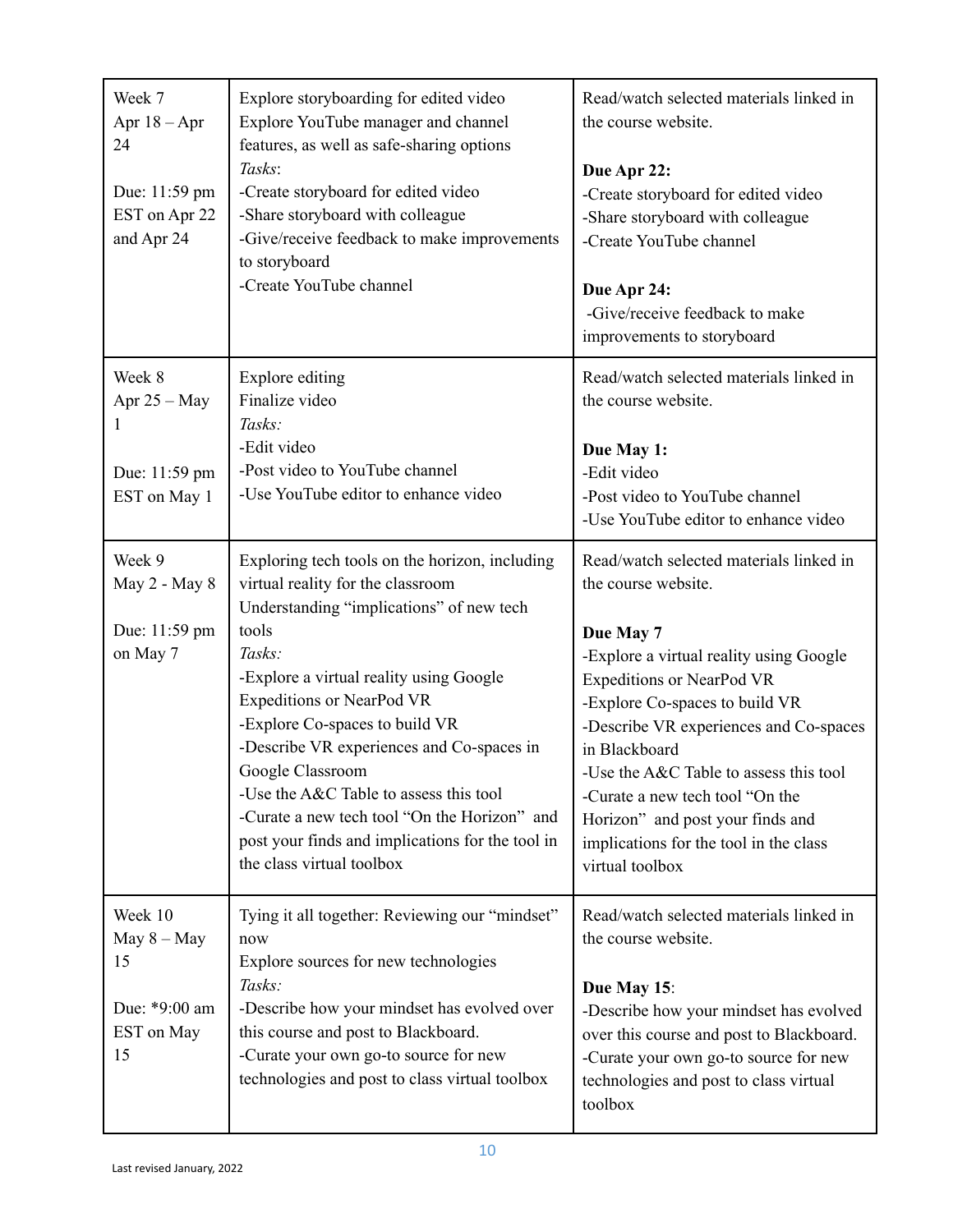| *NOTE: Time<br>change!                              |  |
|-----------------------------------------------------|--|
| Final Course Reflection<br>Due May 15, 11:59 am EST |  |

Note: Faculty reserves the right to alter the schedule as necessary, with notification to students.

## **Core Values Commitment**

The College of Education and Human Development is committed to collaboration, ethical leadership, innovation, research-based practice, and social justice. Students are expected to adhere to these principles: [http://cehd.gmu.edu/values/.](http://cehd.gmu.edu/values/)

## **GMU Policies and Resources for Students**

## *Policies*

- Students must adhere to the guidelines of the Mason Honor Code (see <https://catalog.gmu.edu/policies/honor-code-system/> ).
- Students must follow the university policy for Responsible Use of Computing (see <https://universitypolicy.gmu.edu/policies/responsible-use-of-computing/>).
- Students are responsible for the content of university communications sent to their Mason email account and are required to activate their account and check it regularly. All communication from the university, college, school, and program will be sent to students **solely** through their Mason email account.
- Students with disabilities who seek accommodations in a course must be registered with George Mason University Disability Services. Approved accommodations will begin at the time the written letter from Disability Services is received by the instructor (see <https://ds.gmu.edu/>).
- Students must silence all sound emitting devices during class unless otherwise authorized by the instructor.

## *Campus Resources*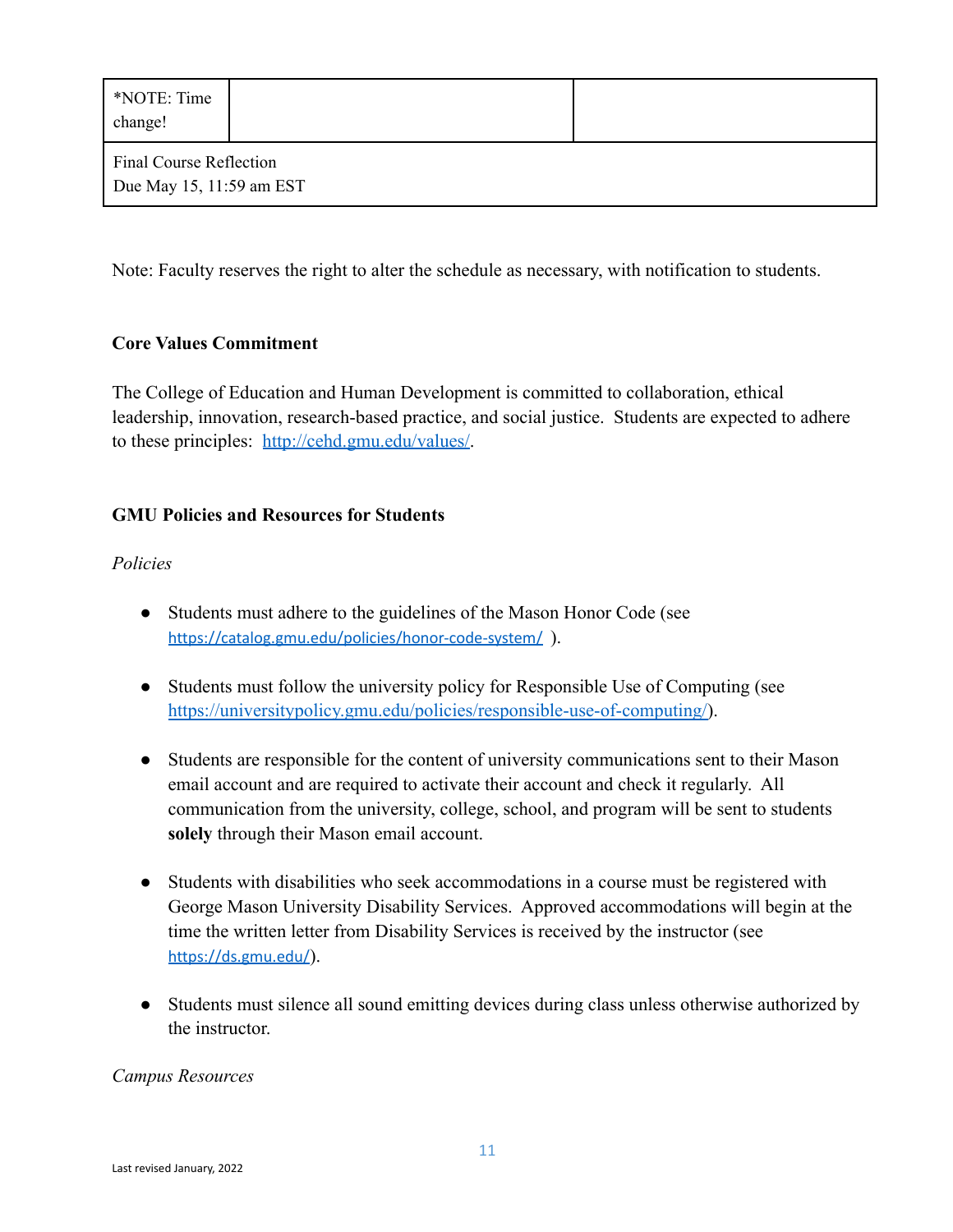- Support for submission of assignments to VIA should be directed to [viahelp@gmu.edu](mailto:viahelp@gmu.edu) or [https://cehd.gmu.edu/aero/assessments.](https://cehd.gmu.edu/aero/assessments) Questions or concerns regarding use of Blackboard should be directed to [https://its.gmu.edu/knowledge-base/blackboard-instructional-technology-support-for-student](https://its.gmu.edu/knowledge-base/blackboard-instructional-technology-support-for-students/) [s/](https://its.gmu.edu/knowledge-base/blackboard-instructional-technology-support-for-students/).
- For information on student support resources on campus, see <https://ctfe.gmu.edu/teaching/student-support-resources-on-campus>

## **Notice of mandatory reporting of sexual assault, sexual harassment, interpersonal violence, and stalking:**

As a faculty member, I am designated as a "Non-Confidential Employee," and must report all disclosures of sexual assault, sexual harassment, interpersonal violence, and stalking to Mason's Title IX Coordinator per [University Policy 1202.](https://universitypolicy.gmu.edu/policies/sexual-harassment-policy/) If you wish to speak with someone confidentially, please contact one of Mason's confidential resources, such as [Student Support and Advocacy](https://ssac.gmu.edu/) [Center](https://ssac.gmu.edu/) (SSAC) at 703-380-1434 or [Counseling and Psychological](https://caps.gmu.edu/) Services (CAPS) at 703-993-2380. You may also seek assistance or support measures from Mason's Title IX Coordinator by calling 703-993-8730, or emailing  $\frac{\text{title}}{(\text{logmu.edu})}$ .

**For additional information on the College of Education and Human Development, please visit our website <https://cehd.gmu.edu/students/> .**

## **ASSESSMENT RUBRIC(S):**

As explained earlier, the course will use a mastery-based approach to grading. As a result, students will need to complete all of the assignment criteria in order to earn points on the assignment and all assignments must be completed in order to pass the course.

# Criteria Mastery In progress Student provides thoughtful reflection on their mindset related to the Diffusion of Innovation theory and technology integration The reflection includes specific examples from their personal and professional experiences that help to illustrate their mindset

#### Mindset rating and post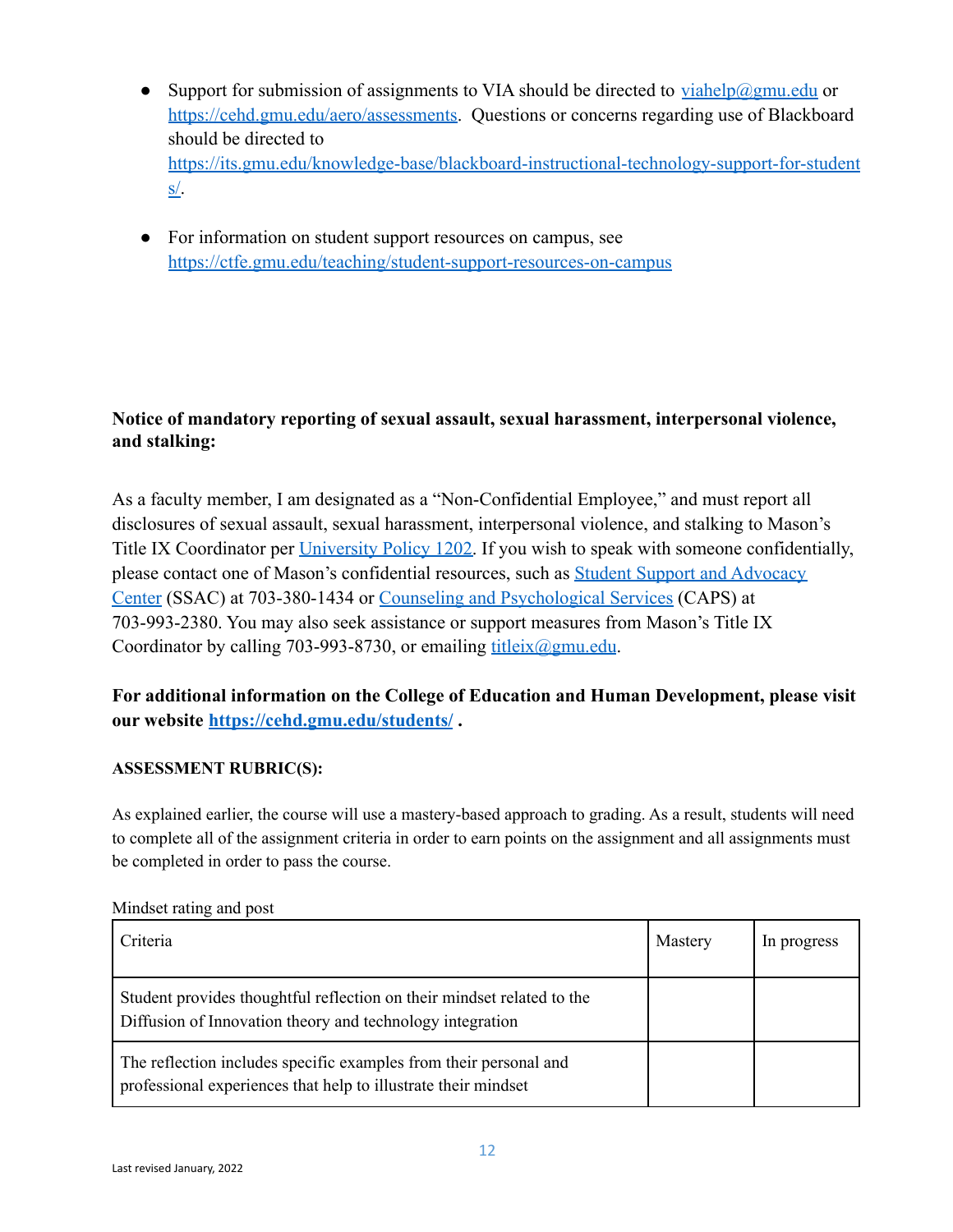| Students post a summary of their reflection to Blackboard.             |  |
|------------------------------------------------------------------------|--|
| The post includes 1 to 2 paragraphs and is free of grammatical errors. |  |

#### SAMR Enhanced Lesson

| Criteria                                                                                                                                                                                                                                                                                                                                                                                                                                                                                                            | Mastery | In progress |
|---------------------------------------------------------------------------------------------------------------------------------------------------------------------------------------------------------------------------------------------------------------------------------------------------------------------------------------------------------------------------------------------------------------------------------------------------------------------------------------------------------------------|---------|-------------|
| Students provide thoughtful revisions to an existing lesson that reflect<br>M-modification or R-redefinition according to the SAMR model. The<br>revisions include: a brief summary of the existing lesson, with age or grade<br>level the lesson is intended for, learning objectives, content delivery<br>methods, student activities and assessment criteria. Importantly, the student<br>describes how the revised lesson meets the "M" or "R" criteria of SAMR,<br>especially as it improves student learning. |         |             |
| Students provide details of the <i>existing lesson</i> that include: a brief summary<br>of the existing lesson, with age or grade level the lesson is intended for,<br>learning objectives, content delivery methods, student activities and<br>assessment criteria.                                                                                                                                                                                                                                                |         |             |
| This work is delivered using Google Docs and is shared so that anyone can<br>view the lesson. This work is 3 to 5 paragraphs long and is free of<br>grammatical errors.                                                                                                                                                                                                                                                                                                                                             |         |             |
| The work is posted to the class social media site with a title, 1-sentence<br>description of the lesson and a link to the lesson.                                                                                                                                                                                                                                                                                                                                                                                   |         |             |

## Support your colleague: Idea exchange for SAMR lesson

| Criteria                                                                                                                                                 | Mastery | In progress |
|----------------------------------------------------------------------------------------------------------------------------------------------------------|---------|-------------|
| Student reviews a colleague's enhanced-SAMR lesson and provides<br>feedback, which thoughtfully considers criteria for "M" and "R" of the<br>SAMR model. |         |             |
| Feedback is posted as a comment on the class social media site and is<br>constructive, positive and free of grammatical errors.                          |         |             |

## Affordances & Constraints: Virtual bulletin board

| Criteria | Mastery | In progress |
|----------|---------|-------------|
|          |         |             |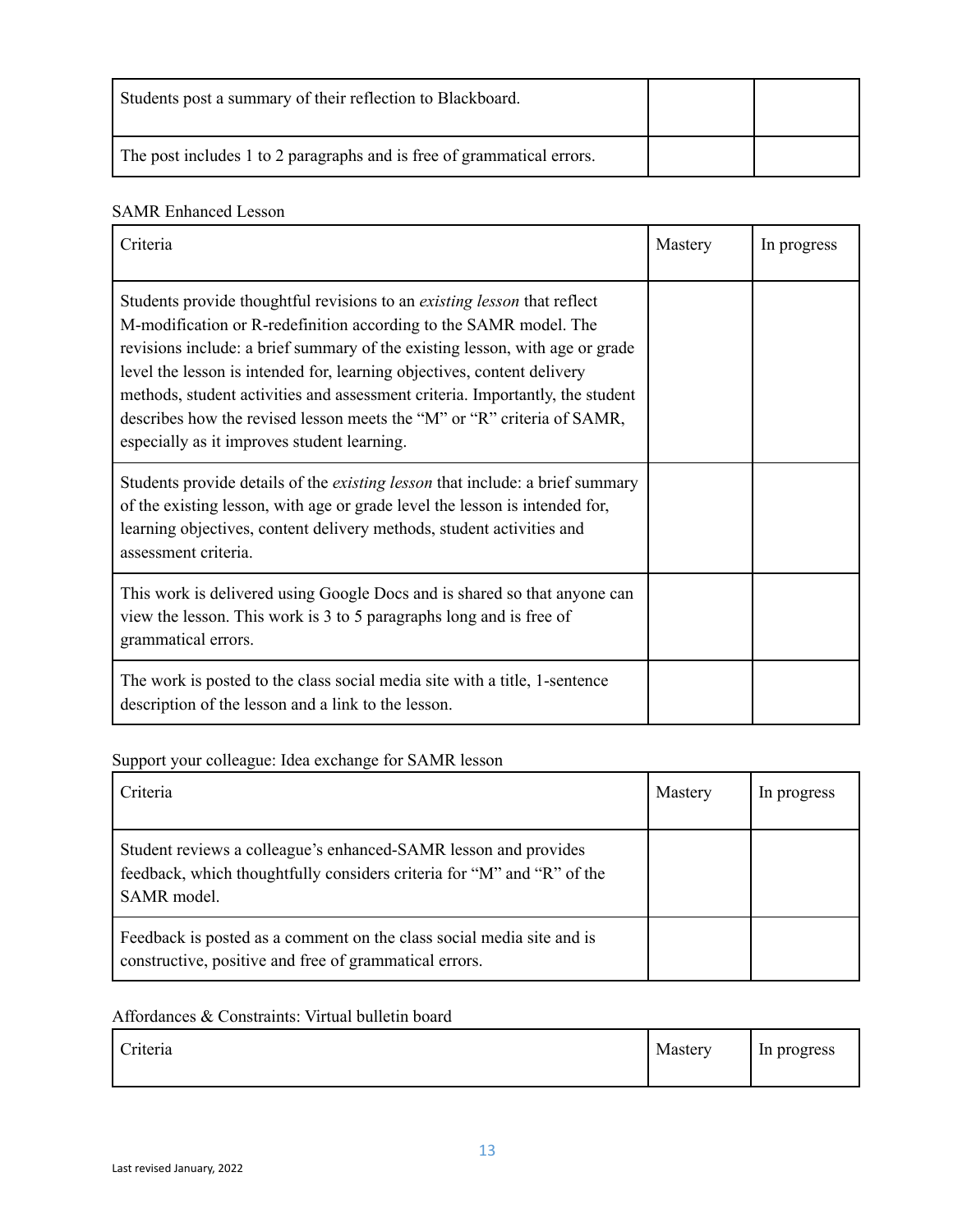| Student completes the Affordances $\&$ Constraints Table for this tool by<br>providing thoughtful evaluation concerning the tool's affordances and<br>constraints for teaching and learning at it relates to the SAMR model.<br>Where appropriate, the student provides specific examples from their<br>personal and professional experiences that help to illustrate their<br>evaluation. |  |
|--------------------------------------------------------------------------------------------------------------------------------------------------------------------------------------------------------------------------------------------------------------------------------------------------------------------------------------------------------------------------------------------|--|
| The student provides details for <i>Plan B</i> , that is an alternative plan should<br>the tool fail. This plan should describe how it could meet similar learning<br>objectives and should include links and examples where appropriate.                                                                                                                                                  |  |
| The student includes at least one link to an <i>alternative tool</i> that has similar<br>features and capabilities to the tool modeled in this lesson. This link is<br>posted to the class virtual toolbox, which will require the student to provide<br>details on the tool's URL, description, as well as a discussion the tool's<br>privacy policy and terms of service.                |  |
| The student completes each section of the table and the entries are free of<br>grammatical errors.                                                                                                                                                                                                                                                                                         |  |

## Affordances & Constraints: Audio Podcast

| Criteria                                                                                                                                                                                                                                                                                                                                                                                                         | Mastery | In progress |
|------------------------------------------------------------------------------------------------------------------------------------------------------------------------------------------------------------------------------------------------------------------------------------------------------------------------------------------------------------------------------------------------------------------|---------|-------------|
| Students complete the Affordances $\&$ Constraints Table for this tool by<br>providing thoughtful evaluation concerning the tool's affordances and<br>constraints for teaching and learning as it relates to the ISTE 2016<br>Standards for Students. Where appropriate, the student provides specific<br>examples from their personal and professional experiences that help to<br>illustrate their evaluation. |         |             |
| The student provides details for <i>Plan B</i> , that is an alternative plan should<br>the tool fail. This plan should describe how it could meet similar learning<br>objectives and should include links and examples where appropriate.                                                                                                                                                                        |         |             |
| The student includes at least one link to an <i>alternative tool</i> that has similar<br>features and capabilities to the tool modeled in this lesson. This link is<br>posted to the class virtual toolbox, which will require the student to provide<br>details on the tool's URL, description, as well as a discussion of the tool's<br>privacy policy and terms of service.                                   |         |             |
| The student completes each section of the table and the entries are free of<br>grammatical errors.                                                                                                                                                                                                                                                                                                               |         |             |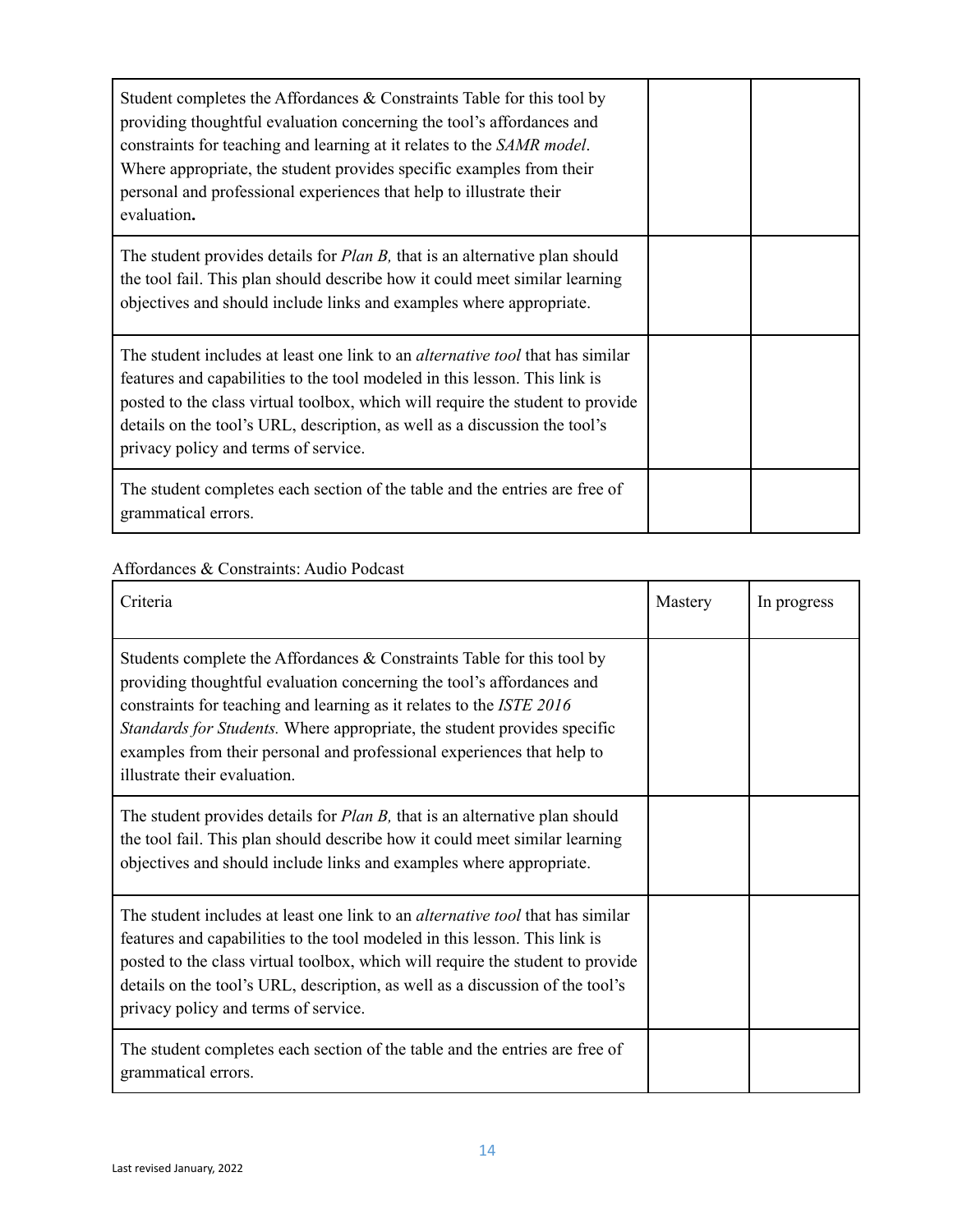## Screencast Content Video Presentation

| Criteria                                                          | Mastery | In progress |
|-------------------------------------------------------------------|---------|-------------|
| The visuals are engaging and clearly support learner goals.       |         |             |
| The narration is clear, natural, and engaging.                    |         |             |
| The presentation clearly teaches the intended learning objective. |         |             |

## Affordances & Constraints: Video enhanced with YouTube Channel features

| Criteria                                                                                                                                                                                                                                                                                                                                                                                                                       | Mastery | In progress |
|--------------------------------------------------------------------------------------------------------------------------------------------------------------------------------------------------------------------------------------------------------------------------------------------------------------------------------------------------------------------------------------------------------------------------------|---------|-------------|
| Students complete the Affordances $\&$ Constraints Table for this tool by<br>providing thoughtful evaluation concerning the tool's affordances and<br>constraints for teaching and learning as it relates to the SAMR model or<br>ISTE 2016 Standards for Students. Where appropriate, the student provides<br>specific examples from their personal and professional experiences that<br>help to illustrate their evaluation. |         |             |
| The student provides details for <i>Plan B</i> , that is an alternative plan should<br>the tool fail. This plan should describe how it could meet similar learning<br>objectives and should include links and examples where appropriate.                                                                                                                                                                                      |         |             |
| The student includes at least one link to an <i>alternative tool</i> that has similar<br>features and capabilities to the tool modeled in this lesson. This link is<br>posted to the class virtual toolbox, which will require the student to provide<br>details on the tool's URL, description, as well as a discussion of the tool's<br>privacy policy and terms of service.                                                 |         |             |
| The student completes each section of the table and the entries are free of<br>grammatical errors.                                                                                                                                                                                                                                                                                                                             |         |             |

## Storyboard for Edited Video

| Criteria                                                                                         | Mastery | In progress |
|--------------------------------------------------------------------------------------------------|---------|-------------|
| The storyboard clearly shows and/or describes the visuals that will be<br>included in the video. |         |             |
| The storyboard contains the narration and/or titles that will be included in<br>the video.       |         |             |
| The storyboard contains enough detail to act upon and create a quality<br>edited video.          |         |             |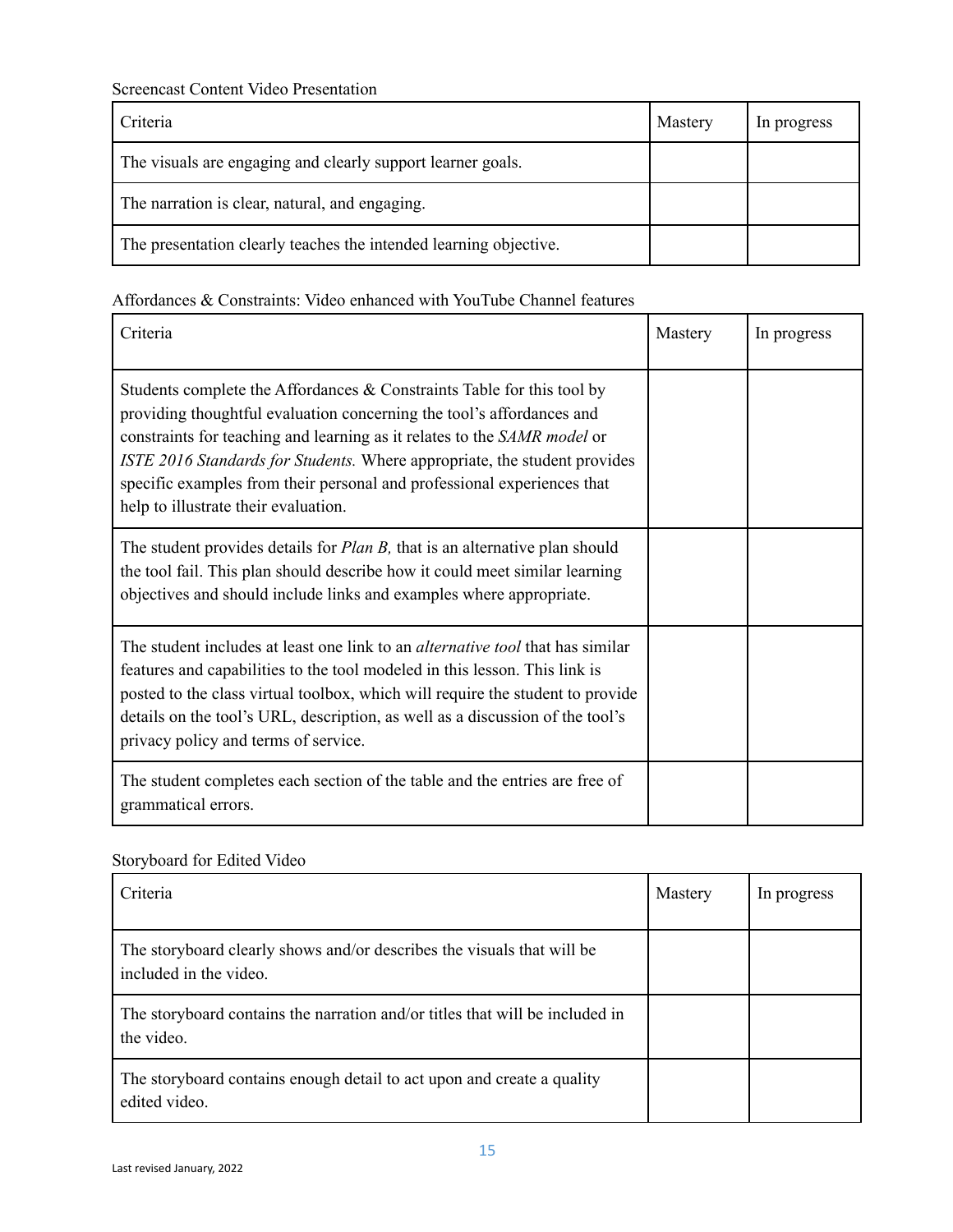Support Your Colleague: Storyboard Feedback

| Criteria                                                                                                                                        | Mastery | In progress |
|-------------------------------------------------------------------------------------------------------------------------------------------------|---------|-------------|
| Student reviews a colleague's video storyboard and provides feedback,<br>which thoughtfully considers criteria for creating a video storyboard. |         |             |
| Feedback is posted as a comment on the class social media site and is<br>constructive, positive and free of grammatical errors.                 |         |             |

Edited video posted to YouTube channel

| Criteria                                                                                                                                                                        | Mastery | In progress |
|---------------------------------------------------------------------------------------------------------------------------------------------------------------------------------|---------|-------------|
| The video content clearly teaches the intended learning objective in a way<br>that could not be accomplished using traditional learning teaching<br>techniques such as lecture. |         |             |
| Visuals are engaging and meaningful.                                                                                                                                            |         |             |
| The narration, if used, is clear, natural, and engaging.                                                                                                                        |         |             |
| Background music enhances what is being taught and does not distract the<br>learner from the visuals and narration.                                                             |         |             |
| Transitions are smooth and timed in ways that keep students engaged.                                                                                                            |         |             |
| Fair use and copyright guidelines are followed.                                                                                                                                 |         |             |

Instructional, interactive image  $(I^3)$ 

| Criteria                                                                                                                                                                                                                                                                                                                  | Mastery | In progress |
|---------------------------------------------------------------------------------------------------------------------------------------------------------------------------------------------------------------------------------------------------------------------------------------------------------------------------|---------|-------------|
| The student creates an interactive instructional image that can be used in<br>the classroom for teaching students content. The image contains content<br>that is age-appropriate, and which engages users (students) through<br>hyperlinks to other websites or features that enable interaction for further<br>learning. |         |             |
| The image includes at least three graphical elements. One of the images<br>must be an "original," created by the student. The other graphical elements<br>should reflect Create Commons attributions.                                                                                                                     |         |             |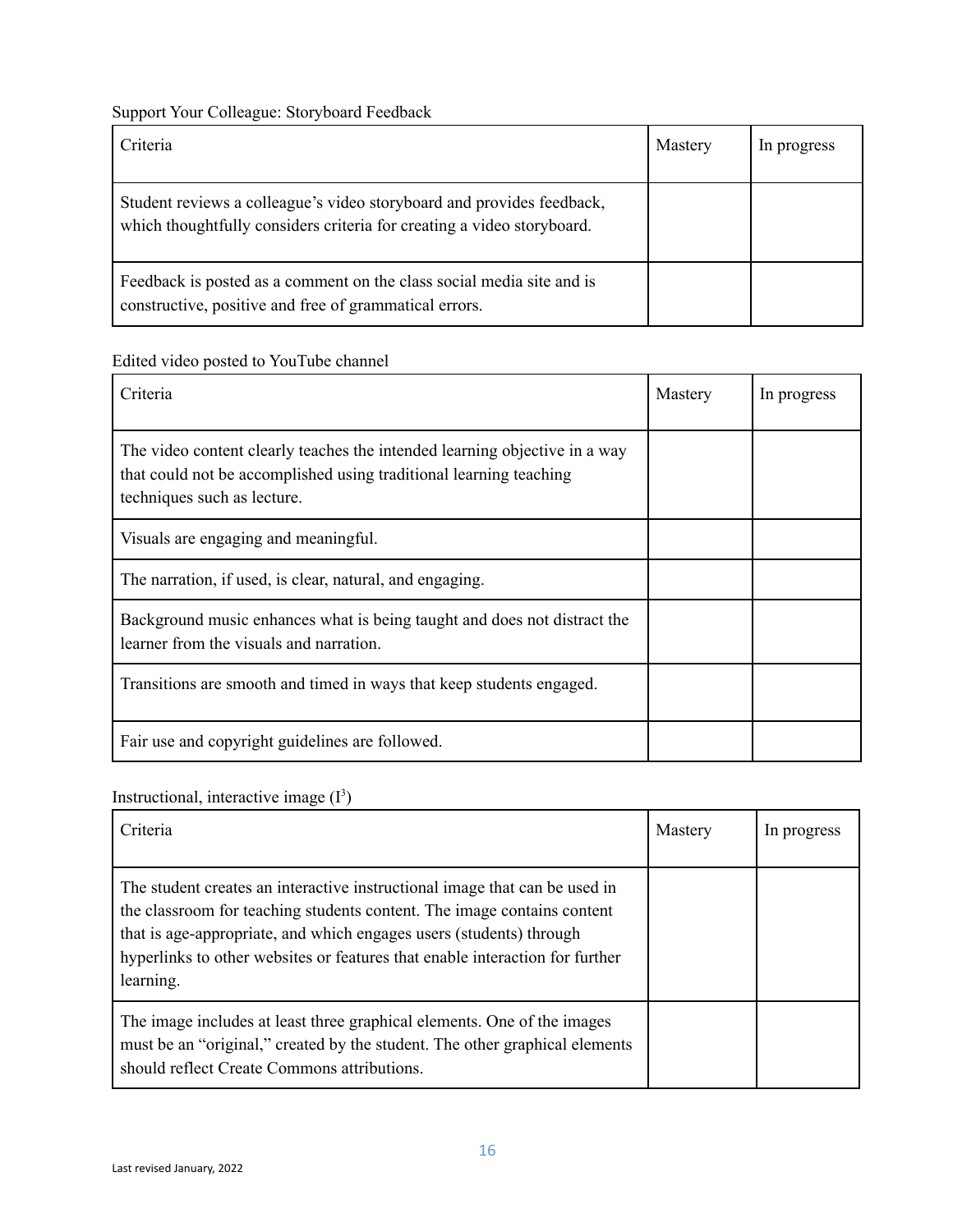| The student provides citations for any resources used in the image and uses |  |
|-----------------------------------------------------------------------------|--|
| APA guidelines to provide attributions. Text used in the video is free of   |  |
| grammatical errors.                                                         |  |

| Affordances & Constraints: Interactive Instructional Image |  |  |  |  |
|------------------------------------------------------------|--|--|--|--|
|------------------------------------------------------------|--|--|--|--|

| Criteria                                                                                                                                                                                                                                                                                                                                                                                                                       | Mastery | In progress |
|--------------------------------------------------------------------------------------------------------------------------------------------------------------------------------------------------------------------------------------------------------------------------------------------------------------------------------------------------------------------------------------------------------------------------------|---------|-------------|
| Students complete the Affordances $\&$ Constraints Table for this tool by<br>providing thoughtful evaluation concerning the tool's affordances and<br>constraints for teaching and learning as it relates to the SAMR model or<br>ISTE 2016 Standards for Students. Where appropriate, the student provides<br>specific examples from their personal and professional experiences that<br>help to illustrate their evaluation. |         |             |
| The student provides details for <i>Plan B</i> , that is an alternative plan should<br>the tool fail. This plan should describe how it could meet similar learning<br>objectives and should include links and examples where appropriate.                                                                                                                                                                                      |         |             |
| The student includes at least one link to an <i>alternative tool</i> that has similar<br>features and capabilities to the tool modeled in this lesson. This link is<br>posted to the class virtual toolbox, which will require the student to provide<br>details on the tool's URL, description, as well as a discussion of the tool's<br>privacy policy and terms of service.                                                 |         |             |
| The student completes each section of the table and the entries are free of<br>grammatical errors.                                                                                                                                                                                                                                                                                                                             |         |             |

Coded Project

| Criteria                                                                                                                                | Mastery | In progress |
|-----------------------------------------------------------------------------------------------------------------------------------------|---------|-------------|
| Students create a coded game using Scratch, the visual programming<br>language.                                                         |         |             |
| The coded game includes at least 2 customized graphics and one original<br>graphic that the student created using tools within Scratch. |         |             |
| The coded game must include the following coding elements: loops,<br>variables, conditionals and events.                                |         |             |
| The student will share the coded game to the class Scratch Studio site.                                                                 |         |             |

## Affordances & Constraints: Coding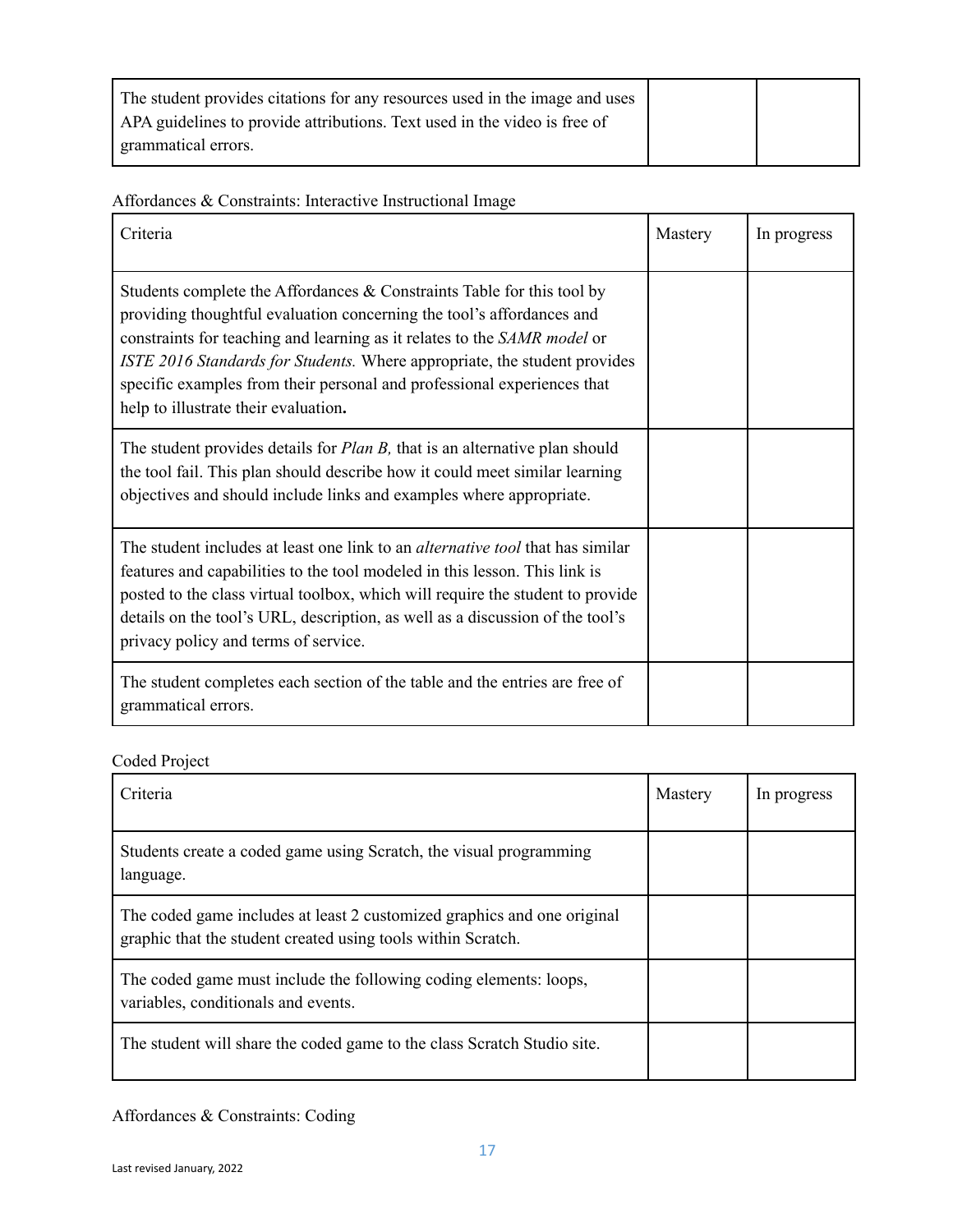| Criteria                                                                                                                                                                                                                                                                                                                                                                                                                       | Mastery | In progress |
|--------------------------------------------------------------------------------------------------------------------------------------------------------------------------------------------------------------------------------------------------------------------------------------------------------------------------------------------------------------------------------------------------------------------------------|---------|-------------|
| Students complete the Affordances $\&$ Constraints Table for this tool by<br>providing thoughtful evaluation concerning the tool's affordances and<br>constraints for teaching and learning as it relates to the SAMR model or<br>ISTE 2016 Standards for Students. Where appropriate, the student provides<br>specific examples from their personal and professional experiences that<br>help to illustrate their evaluation. |         |             |
| The student provides details for <i>Plan B</i> , that is an alternative plan should<br>the tool fail. This plan should describe how it could meet similar learning<br>objectives and should include links and examples where appropriate.                                                                                                                                                                                      |         |             |
| The student includes at least one link to an <i>alternative tool</i> that has similar<br>features and capabilities to the tool modeled in this lesson. This link is<br>posted to the class virtual toolbox, which will require the student to provide<br>details on the tool's URL, description, as well as a discussion of the tool's<br>privacy policy and terms of service.                                                 |         |             |
| The student completes each section of the table and the entries are free of<br>grammatical errors.                                                                                                                                                                                                                                                                                                                             |         |             |

## Support your colleague: Scratch feedback in Studio

| Criteria                                                                                                                                                                                                                        | Mastery | In progress |
|---------------------------------------------------------------------------------------------------------------------------------------------------------------------------------------------------------------------------------|---------|-------------|
| Student reviews a colleague's coded game and provides feedback, which<br>thoughtfully assesses ("I like," "I wonder") the "playability" of the coded<br>game, and the quality of the customized graphics and original graphics. |         |             |
| Feedback is posted as a comment on the class Scratch Studio site and is<br>constructive, positive and free of grammatical errors.                                                                                               |         |             |

## Virtual Reality Exploration and Post

| Criteria                                                                                                                                                                                                                                                                                                                                                   | Mastery | In progress |
|------------------------------------------------------------------------------------------------------------------------------------------------------------------------------------------------------------------------------------------------------------------------------------------------------------------------------------------------------------|---------|-------------|
| Students explore and reflect on virtual reality applications for the<br>classroom. The reflection describes how the student experienced the virtual<br>reality applications and how the student can imagine the usefulness for<br>these applications for teaching and learning. The reflection also describes<br>which "expeditions" the student explored. |         |             |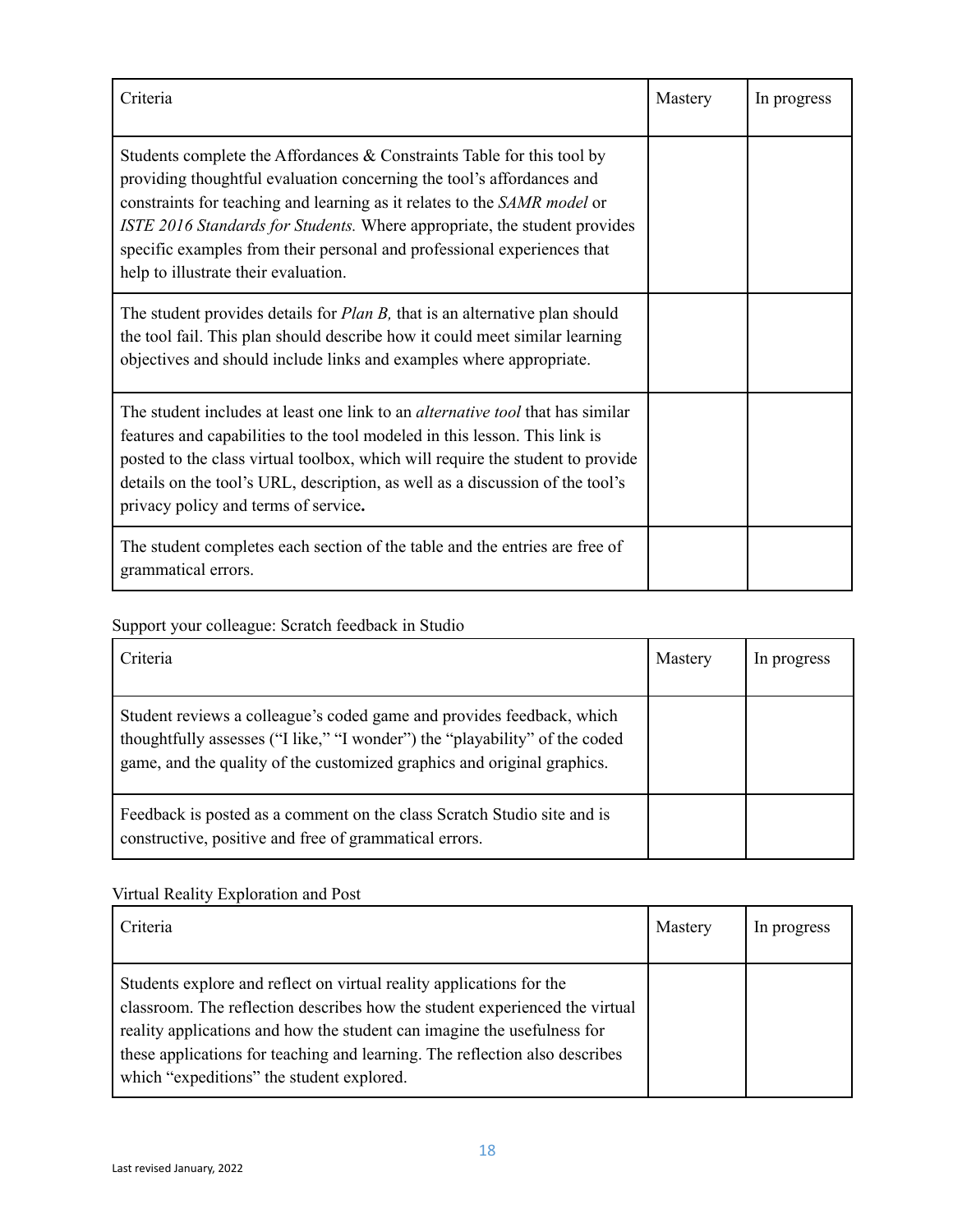| The student will also create a virtual reality experience using a VR app, and<br>will describe what they created and the challenges they may have faced. If<br>available, the student will include a link to the VR experience. |  |
|---------------------------------------------------------------------------------------------------------------------------------------------------------------------------------------------------------------------------------|--|
| The student posts both the reflection and description in the class<br>backchannel.                                                                                                                                              |  |

## Affordances & Constraints: Virtual Reality

| Criteria                                                                                                                                                                                                                                                                                                                                                                                                                       | Mastery | In progress |
|--------------------------------------------------------------------------------------------------------------------------------------------------------------------------------------------------------------------------------------------------------------------------------------------------------------------------------------------------------------------------------------------------------------------------------|---------|-------------|
| Students complete the Affordances $\&$ Constraints Table for this tool by<br>providing thoughtful evaluation concerning the tool's affordances and<br>constraints for teaching and learning as it relates to the SAMR model or<br>ISTE 2016 Standards for Students. Where appropriate, the student provides<br>specific examples from their personal and professional experiences that<br>help to illustrate their evaluation. |         |             |
| The student provides details for <i>Plan B</i> , that is an alternative plan should<br>the tool fail. This plan should describe how it could meet similar learning<br>objectives and should include links and examples where appropriate.                                                                                                                                                                                      |         |             |
| The student includes at least one link to an <i>alternative tool</i> that has similar<br>features and capabilities to the tool modeled in this lesson. This link is<br>posted to the class virtual toolbox, which will require the student to provide<br>details on the tool's URL, description, as well as a discussion of the tool's<br>privacy policy and terms of service.                                                 |         |             |
| The student completes each section of the table and the entries are free of<br>grammatical errors.                                                                                                                                                                                                                                                                                                                             |         |             |

## New Tech Horizons Resource Curation

| Criteria                                                                                                                                                                                                                        | Mastery | In progress |
|---------------------------------------------------------------------------------------------------------------------------------------------------------------------------------------------------------------------------------|---------|-------------|
| The student curates an educational technology resource (go-to-source) that<br>provides relevant information about new technologies for teaching and<br>learning. The student shares this resource to the class virtual toolbox. |         |             |
| The student provides a link to the resource.                                                                                                                                                                                    |         |             |
| The student describes why this resource was selected.                                                                                                                                                                           |         |             |

### Mindset Reflection Revisited